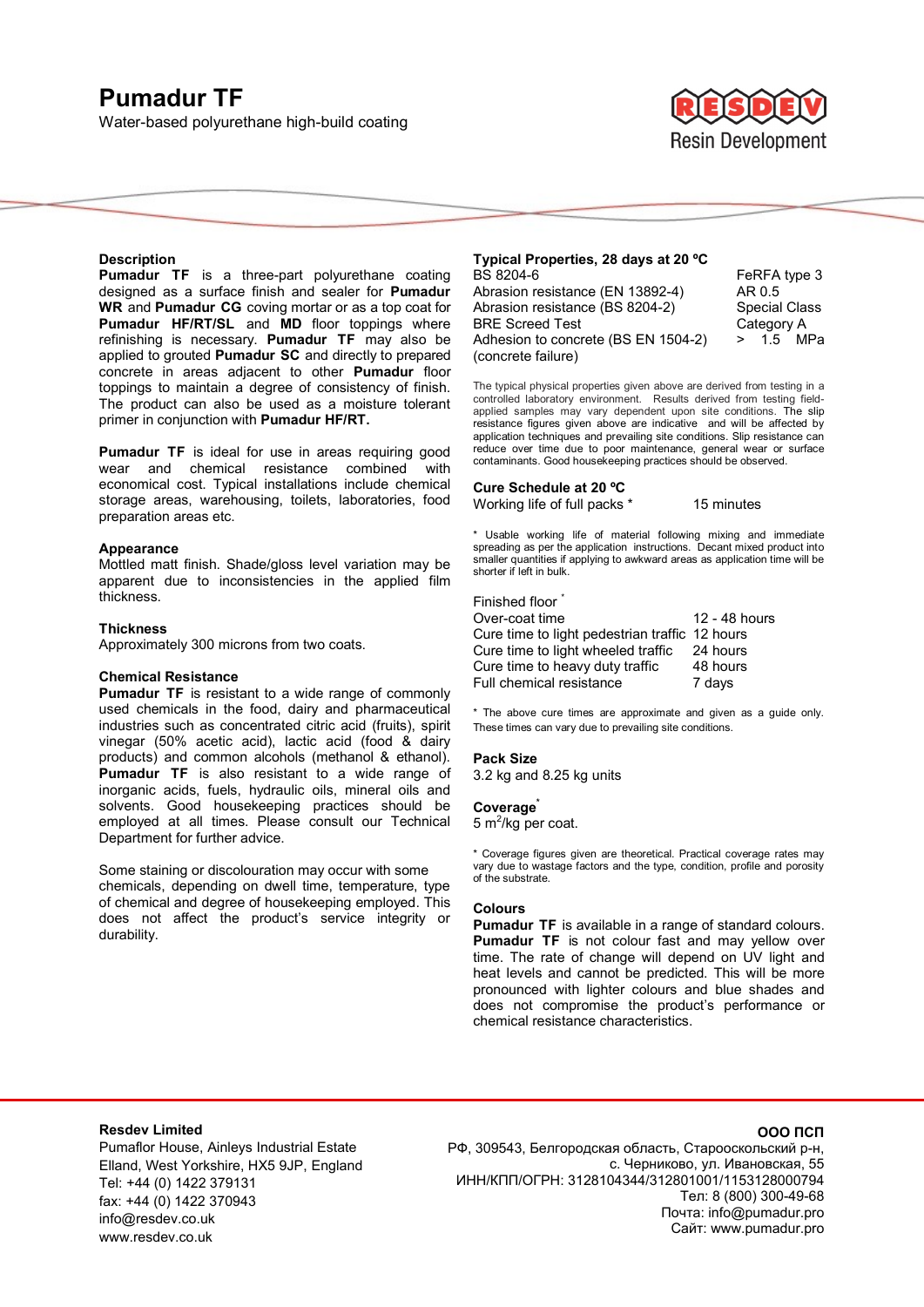## **Application Conditions**

Ideal ambient and substrate temperature range is 15 - 25 ºC. Localised heating or cooling equipment may be required outside this range to achieve ideal temperature conditions. The substrate and uncured floor must be kept at least 3 ºC above the dew point to reduce the risk of condensation or blooming on the surface, this should be maintained from before priming to at least 48 hours after application.

The atmospheric relative humidity should be below 70% and good ventilation should be provided to aid the removal of water and maintain curing times.

## **Surface Preparation**

Inadequate preparation will lead to loss of adhesion and failure. In coating systems there is a tendency for the finish to mirror imperfections in the substrate. Grinding, or light vacuum-contained shot-blasting is therefore preferred over planing for these systems. Percussive scabbling or acid etching is not recommended. Refer to the **Resdev Guide to Surface Preparation** for further information.

#### **Application Priming**

**Pumadur TF** does not normally require the use of a primer. When treating extremely weak or porous concrete it is advisable to prime with **Pumadur Primer**. Please refer to technical data sheet. This primer should be allowed to cure for a minimum of 16 hours prior to application of **Pumadur TF**.

## **Application of Pumadur TF**

Prior to mixing, the temperature of the three components must be between 15 and 25  $^{\circ}$ C. Pre-mix the coloured resin component before use. Add the full contents of the filler bag slowly and mix for a further 1-2 minutes until a lump free consistency is obtained using a low speed electric mixer (300 - 400 rpm). When the aggregate is fully dispersed add the hardener component and mix until homogeneous. This will ensure that the maximum working time is maintained.

Apply using a medium nap roller direct from a paint tray or scuttle. Push the resin well into the surface, make sure it is fully wetted out then pull back to a tight coat with the roller. Inconsistent application thickness will result in an uneven finish and appearance. It is always preferable to apply two thin coats rather than one heavy coat.

The cured product should be protected from other trades using Kraft paper or similar breathable material. Polythene should not be used. Protect the installed floor from damp, condensation and water for at least 4 days.

## **Cleaning**

Regular cleaning is essential to enhance and maintain the life expectancy, slip resistance and appearance of the floor. **Pumadur TF** can be easily cleaned using industry standard cleaning chemicals and techniques. Consult your cleaning chemical and equipment supplier for more information.

## **Health and Safety**

Refer to product Safety Data Sheet before use.

## **EU Directive 2004/42/EC**

Complies with category j type SB (< 500 g/l). The VOC content of **Pumadur TF** is approx. 24 g/l (theoretical).

### **Storage**

Store off the ground in un-opened packs in a dry store, under cover between10ºC and 30ºC out of direct sunlight. Protect from frost.

## **Shelf Life \***

Resin and hardener components 12 months Aggregate component 6 months

\* If stored in accordance with the above recommendations

### **Limitations**

Do not proceed with application if atmospheric relative humidity is, or is anticipated to be, >85 % or if the surface temperature is <3 °C above the dew point. Application should not commence when the substrate temperature or the ambient temperature is, or is anticipated to be <5 ºC during the application or within the curing period. The design strength of concrete surfaces must be a minimum of 25 MPa compressive strength at 28 days. The manufacture of **Pumadur TF** is a batch process and despite close manufacturing tolerances, colour variation may occur between batches. Products from different batches should not be used on the same surface or surfaces close together. If mixed batches are unavoidable, it is best practice to use the different batches only in areas where the colour cannot be directly compared. Touching up should only be attempted using product from the same batch using the same application methods. Product should be reserved specially for this purpose. It is recommended that touching up is carried out up to a break in the floor or surface.

### **Technical Advice**

For further information on this or any other Resdev product, please contact our office.

### **Note**

.

The information contained in this document, and all further technical advice given is based on our present knowledge and experience. However, it implies no liability or legal responsibility on our part. In particular, no warranty or guarantee of product performance in the legal sense is intended or implied as the conditions of use and the competence of any labour involved in the application are beyond our control. Properties listed are for guidance purposes only. We reserve the right to make any changes according to technological progress or further developments.

## **Resdev Limited**

Pumaflor House, Ainleys Industrial Estate Elland, West Yorkshire, HX5 9JP, England Tel: +44 (0) 1422 379131 fax: +44 (0) 1422 370943 info@resdev.co.uk www.resdev.co.uk

## **ООО ПСП**

РФ, 309543, Белгородская область, Старооскольский р-н, с. Черниково, ул. Ивановская, 55 ИНН/КПП/ОГРН: 3128104344/312801001/1153128000794 Тел: 8 (800) 300-49-68 Почта: info@pumadur.pro Сайт: www.pumadur.pro